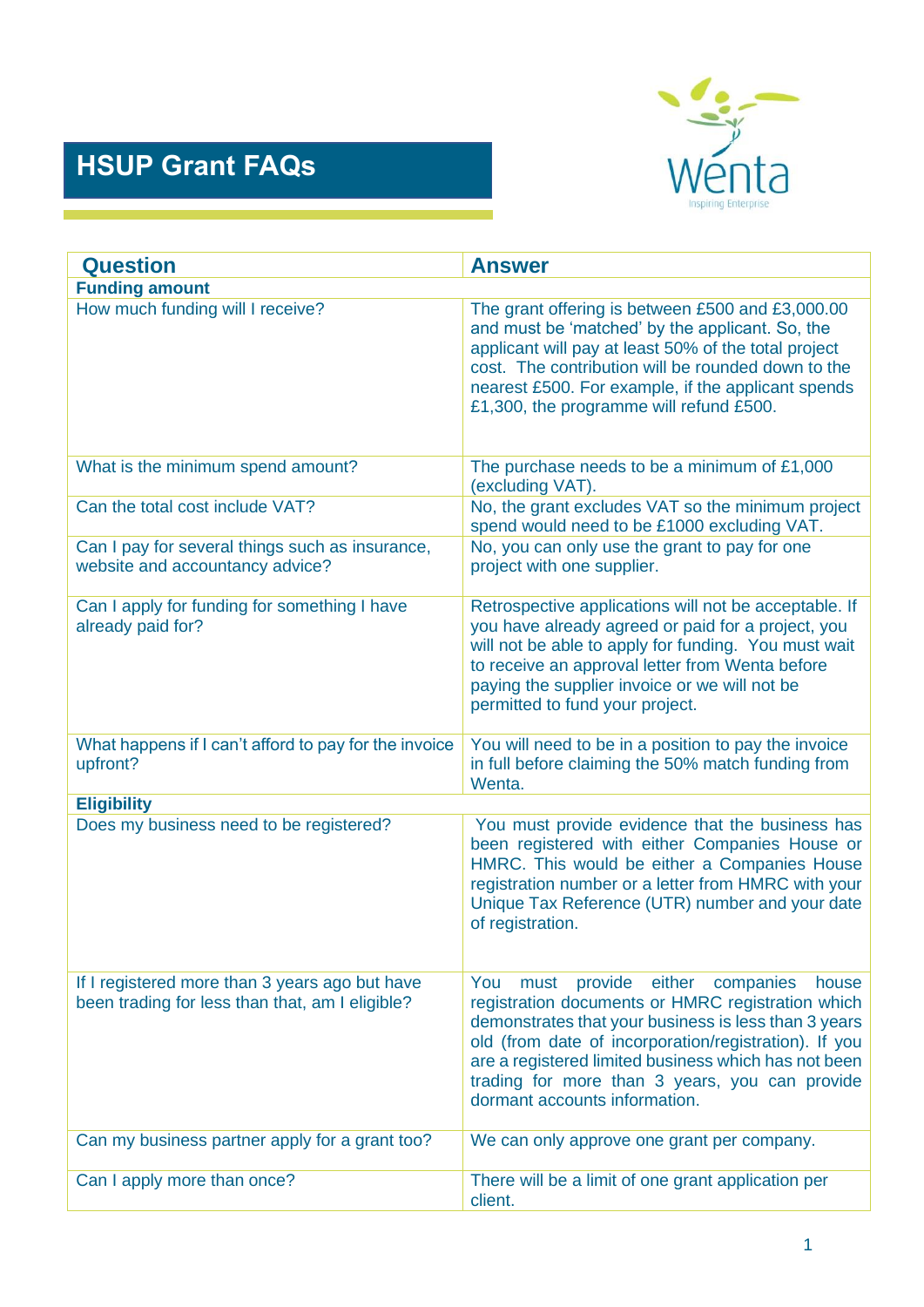

| Can I use it to pay for equipment?                                         | The grant is not for capital items and cannot be used<br>for items such as equipment or vehicles                                                                                                                                                                                  |
|----------------------------------------------------------------------------|-----------------------------------------------------------------------------------------------------------------------------------------------------------------------------------------------------------------------------------------------------------------------------------|
| Can I just submit an application for the grant<br>without coming to Wenta? | All clients must be signed up to be part of the ERDF<br>funded Hertfordshire Start-Up Programme (ERDF<br>funded) and must have completed to 12 hours<br>advice/training. You will need to attend our<br>workshops and/or business advice sessions and<br>complete some paperwork. |
| <b>The Application</b>                                                     |                                                                                                                                                                                                                                                                                   |
| How do I write a business plan?                                            | Clients must submit a basic outline business plan<br>including financial projections.<br>We can provide you with templates for this and a<br>Business Adviser can talk you through how to<br>complete it.                                                                         |
| Can I use my spouse's business as one of the<br>suppliers?                 | We do not accept applications for working with<br>suppliers which are closely associated with the<br>applicant's business.                                                                                                                                                        |
| Do the quotes have to be of a similar value?                               | The quotes need to be for a similar specification of<br>services. Whilst the overall total costs would be<br>expected to be broadly similar, they do not have to<br>be very close in value.                                                                                       |
| Can the quotes be on email?                                                | We will accept emailed quotes as long as they have<br>the email address and contact details of the<br>supplier as part of the email message.                                                                                                                                      |
| Do I have to choose the cheapest quote?                                    | You do not have to choose the cheapest quote but<br>you will be required to state your reason for the<br>decision.                                                                                                                                                                |
| Can I pay for training?                                                    | Training, which is a legal requirement for the<br>business, is not included.                                                                                                                                                                                                      |
|                                                                            | You are permitted to apply for funding for other<br>training.                                                                                                                                                                                                                     |
| What kind of projects are covered by the grant?                            | The funding is to be used for start-up and<br>development costs which can be attributed to the<br>business taking on external support/resources in<br>areas such as: -                                                                                                            |
|                                                                            | <b>Marketing/promotional support</b><br>e.g. Brochures; flyers; signage; business cards; logo<br>design; consultancy/ advice; creation of marketing<br>plans;                                                                                                                     |
|                                                                            | <b>Website development</b>                                                                                                                                                                                                                                                        |
|                                                                            | <b>Professional/legal advice</b>                                                                                                                                                                                                                                                  |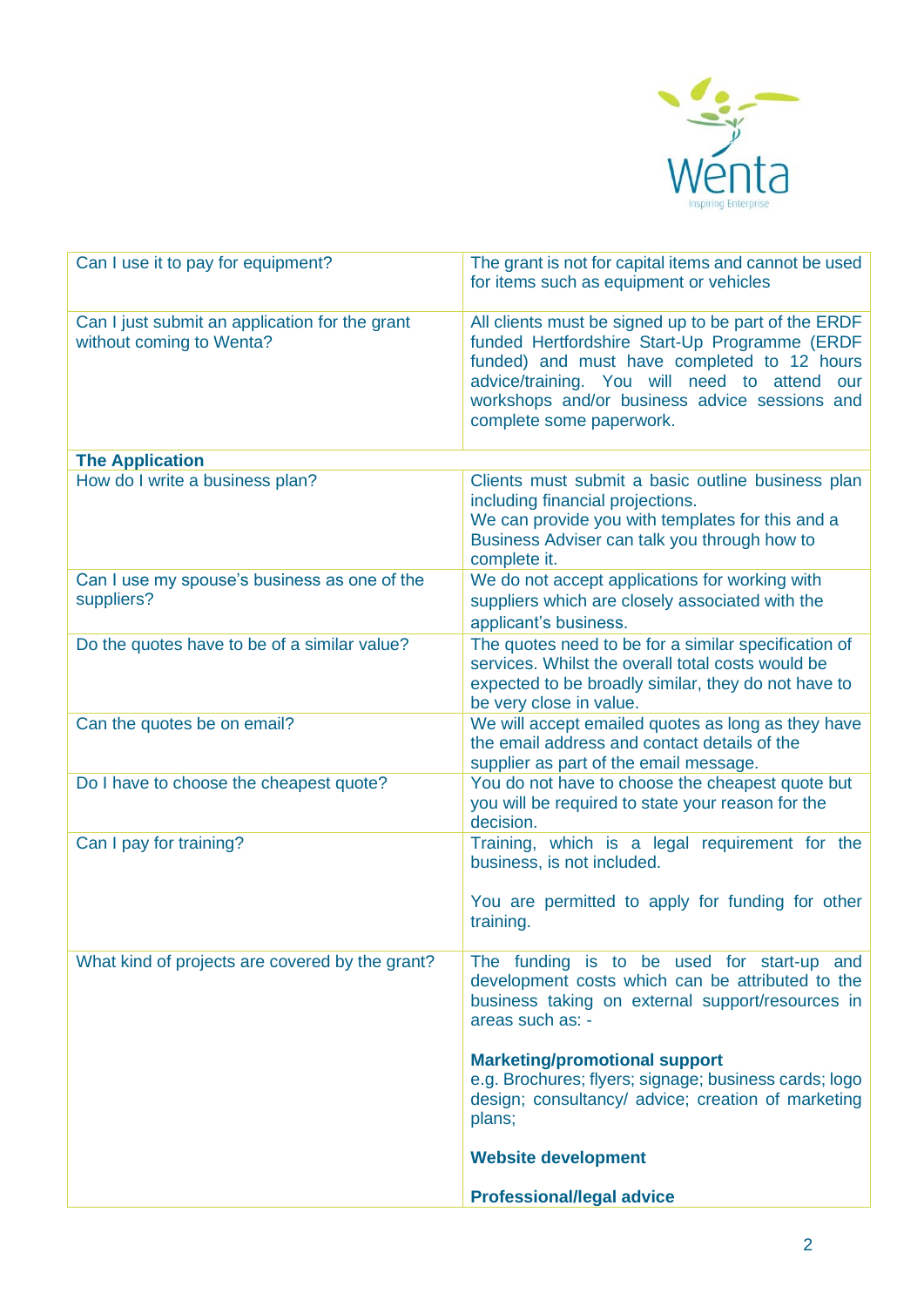

|                                                                                        | e.g. contract preparation; advice on purchasing an<br>existing business.<br><b>Financial planning/advice</b><br>e.g. Financial forecasts; creating business plans;<br><b>Intellectual property advice</b><br>patents; trademarks; design<br>registration;<br>e.g.<br>copyright.<br><b>Software applications</b><br>e.g. financial software; CRM software;                                                                                                                                                                                                                                 |
|----------------------------------------------------------------------------------------|-------------------------------------------------------------------------------------------------------------------------------------------------------------------------------------------------------------------------------------------------------------------------------------------------------------------------------------------------------------------------------------------------------------------------------------------------------------------------------------------------------------------------------------------------------------------------------------------|
| How much do I need to write in the application?                                        | Please write a short paragraph to clearly explain<br>under each section: What your business does; why<br>you are applying for your funding and what the<br>benefits will be.                                                                                                                                                                                                                                                                                                                                                                                                              |
| Can I email it all through to you?                                                     | You can email your application through to a<br>Business Adviser for review. For final submission<br>you will need to sign your application form and either<br>post it to us or drop in into our offices.                                                                                                                                                                                                                                                                                                                                                                                  |
| <b>Getting the funding</b>                                                             |                                                                                                                                                                                                                                                                                                                                                                                                                                                                                                                                                                                           |
| Can I pay for my items by credit card?                                                 | You can pay by credit card but we will need to see<br>your credit card statement as proof of payment.                                                                                                                                                                                                                                                                                                                                                                                                                                                                                     |
| If I decide not to use the agreed supplier what<br>happens?                            | You will not be permitted to change supplier once<br>your application has been approved. Please<br>contact us to discuss any issues with this.                                                                                                                                                                                                                                                                                                                                                                                                                                            |
| If the grant is taking a while to get approved, can I<br>go ahead and pay my supplier? | You will need to wait to receive an approval letter<br>from us before making the purchase. We cannot<br>accept proof of payment which is made before<br>receipt of our approval letter.                                                                                                                                                                                                                                                                                                                                                                                                   |
| How soon will I get the money?                                                         | Wenta's intention is to consider any grant application<br>within 15 working days of submission. A second<br>assessor will consider<br>the<br>application<br>and<br>countersign if approved. A grant offer letter will then<br>be sent by post to the applicant confirming that the<br>application has been successful. The applicant must<br>not instruct a supplier, until this letter has been<br>The applicant will then be required to<br>received.<br>provide proof of payment. The grant monies will only<br>be released once a receipt and proof of payment<br>have been provided. |
| Do I need to pay the full invoice before the grant<br>funds are released?              | The Grant Recipient will then be expected to pay<br>100% of the invoice costs. Proof of purchase and<br>payment (as detailed in the offer letter) must then be                                                                                                                                                                                                                                                                                                                                                                                                                            |